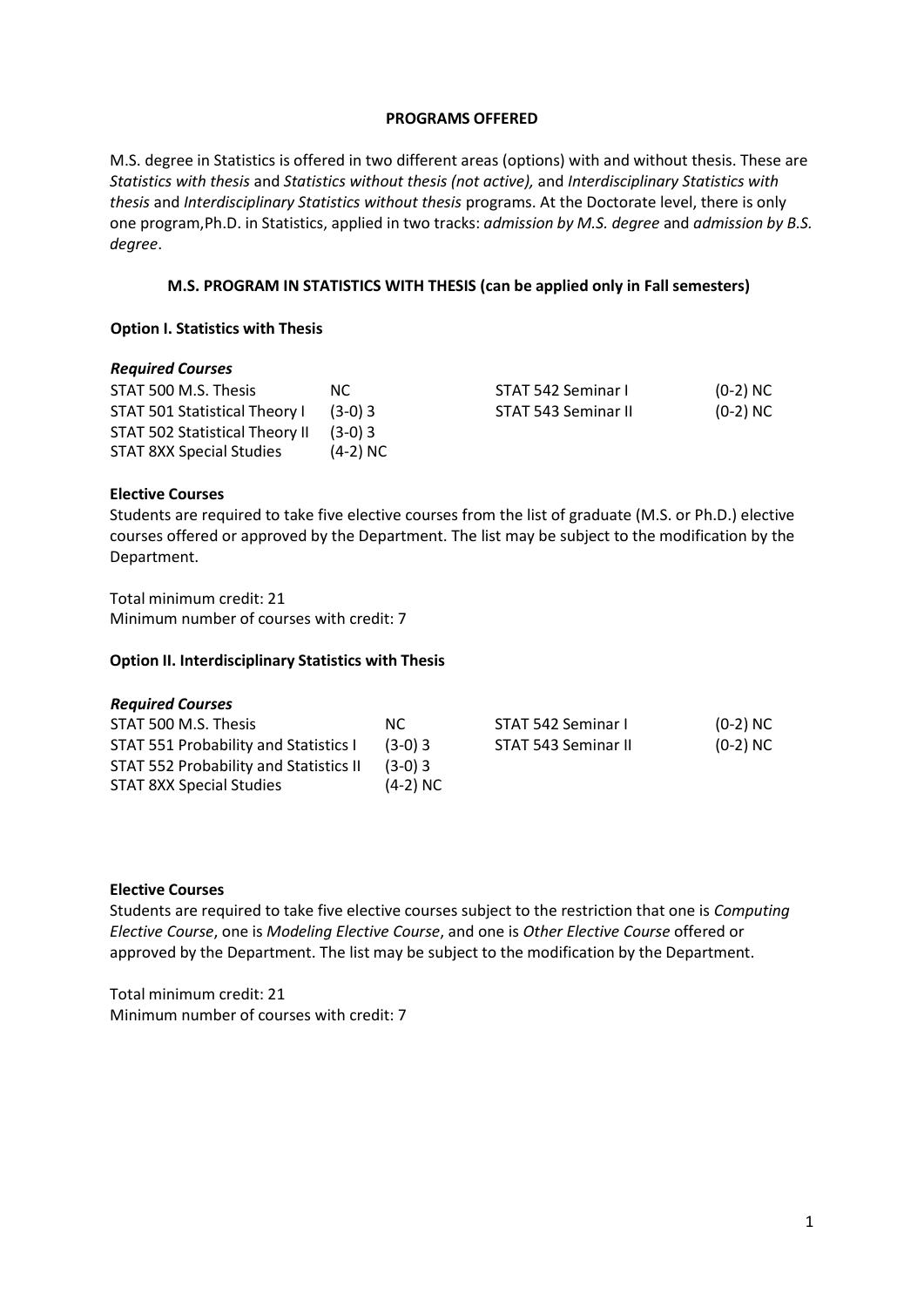## **M.S. PROGRAM IN STATISTICS WITHOUT THESIS ( not active )**

### **Option I. Statistics without Thesis**

| <b>Required Courses</b>                      |          |                     |            |
|----------------------------------------------|----------|---------------------|------------|
| STAT 501 Statistical Theory I                | $(3-0)3$ | STAT 542 Seminar I  | $(0-2)$ NC |
| STAT 502 Statistical Theory II               | $(3-0)3$ | STAT 543 Seminar II | $(0-2)$ NC |
| STAT 598 Term Project in Statistics (0-2) NC |          |                     |            |

### **Elective Courses**

Students are required to take eight elective courses from the list of graduate (M.S. or Ph.D.) elective courses offered or approved by the Department. The list may be subject to the modification by the Department.

Total minimum credit: 30 Minimum number of courses with credit: 10

### **Option II. Interdisciplinary Statistics without Thesis**

### *Required Courses*

| <b>STAT 551 Probability and Statistics I</b>                   | $(3-0)3$ | STAT 542 Seminar I  | $(0-2)$ NC |
|----------------------------------------------------------------|----------|---------------------|------------|
| STAT 552 Probability and Statistics II (3-0) 3                 |          | STAT 543 Seminar II | (0-2) NC   |
| STAT 599 Term Project in Interdisciplinary Statistics (0-2) NC |          |                     |            |

### **Elective Courses**

Students are required to take eight elective courses subject to the restriction that one is *Computing Elective Course*, one is *Modeling Elective Course*, and one is *Other Elective Course* offered or approved by the Department. The list may be subject to the modification by the Department.

Total minimum credit: 30 Minimum number of courses with credit: 10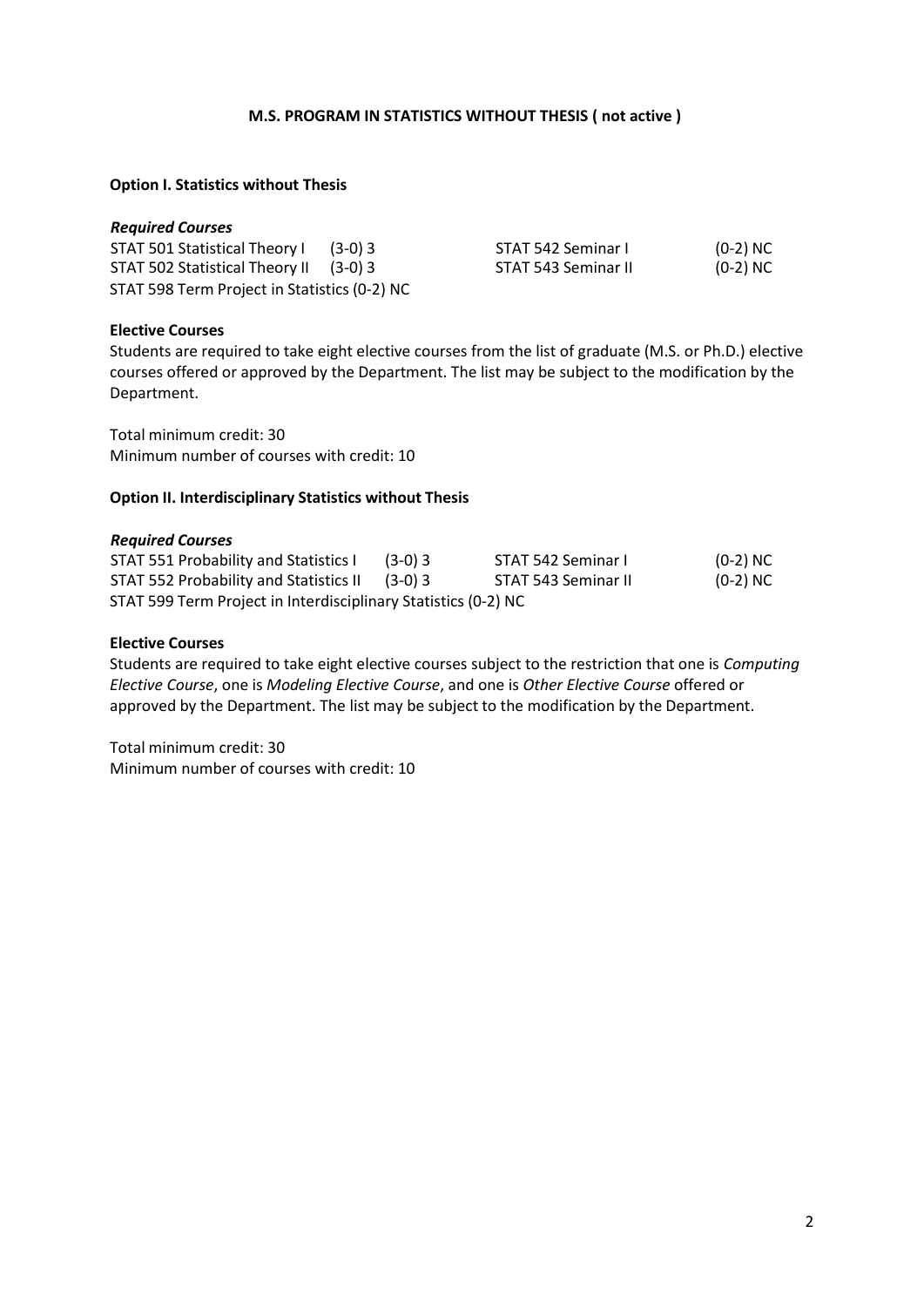## **Ph. D. PROGRAM IN STATISTICS (can be applied only in Fall semesters)**

Ph. D. in Statistics are applied in two tracks: *admission by M.S. degree* and *admission by B.S. degree*.

### **Track 1. If admitted by M.S. degree**

# *Required Courses*

| STAT 600 Ph. D. Thesis                    | NC.        |
|-------------------------------------------|------------|
| STAT 601 Advanced Probability Theory I    | $(3-0)3$   |
| STAT 602 Advanced Probability Theory II   | $(3-0)3$   |
| STAT 603 Advanced Theory of Statistics I  | $(3-0)3$   |
| STAT 604 Advanced Theory of Statistics II | $(3-0)3$   |
| <b>STAT 642 Seminar in Statistics I</b>   | $(0-2)$ NC |
| <b>STAT 643 Seminar in Statistics II</b>  | $(0-2)$ NC |
| <b>STAT 9XX Special Topics</b>            | $(4-0)$ NC |

### **Elective Courses**

Students are required to take four elective courses from the list of graduate (M.S. or Ph.D.) courses offered or approved by the Department. The list may be subject to the modification by the Department.

Total minimum credit: 24 Minimum number of courses with credit: 8

## **Track2. If admitted by B.S. degree**

### *Required Courses*

| <b>STAT 501 Statistical Theory I</b>      | $(3-0)3$   |
|-------------------------------------------|------------|
| <b>STAT 502 Statistical Theory II</b>     | $(3-0)3$   |
| STAT 542 Seminar I                        | $(0-2)$ NC |
| STAT 542 Seminar II                       | $(0-2)$ NC |
| STAT 600 Ph. D. Thesis                    | NС         |
| STAT 601 Advanced Probability Theory I    | $(3-0)3$   |
| STAT 602 Advanced Probability Theory II   | $(3-0)3$   |
| STAT 603 Advanced Theory of Statistics I  | $(3-0)3$   |
| STAT 604 Advanced Theory of Statistics II | $(3-0)3$   |
| <b>STAT 642 Seminar in Statistics I</b>   | $(0-2)$ NC |
| STAT 643 Seminar in Statistics II         | $(0-2)$ NC |
| <b>STAT 9XX Special Topics</b>            | $(4-0)$ NC |

### **Elective Courses**

Students are required to take nine elective courses from the list of graduate (M.S. or Ph.D.) courses offered or approved by the Department. The list may be subject to the modification by the Department.

Total minimum credit: 45 Minimum number of courses with credit: 15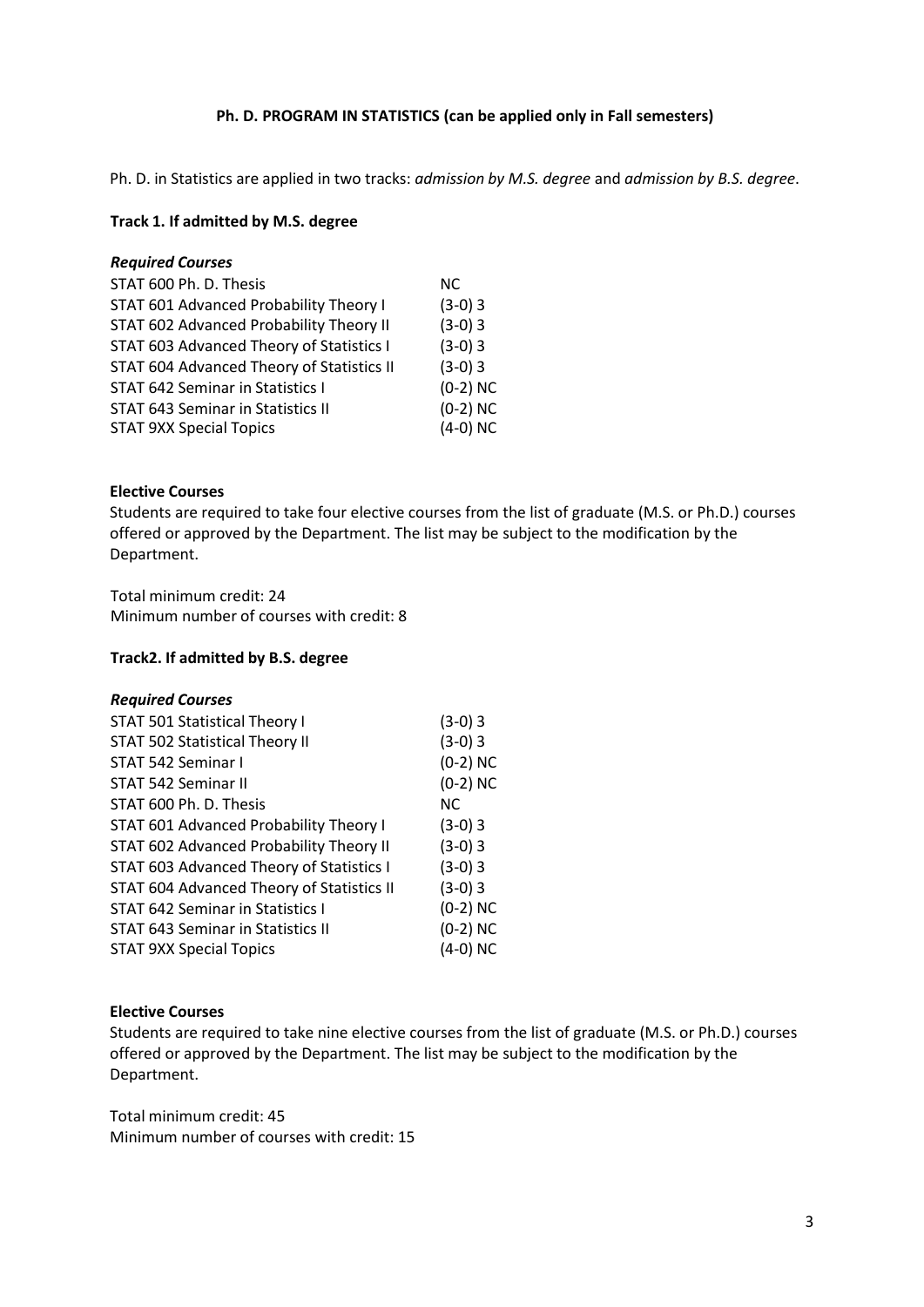## **LIST OF GRADUATE COURSES**

## **LIST OF M.S. COURSES**

| NC.        |
|------------|
| $(3-0)3$   |
| $(3-0)3$   |
| $(3-0)3$   |
| $(3-0)3$   |
| $(0-2)$ NC |
| $(0-2)$ NC |
| $(4-2)$ NC |
|            |

# *Computing Elective Courses*

| <b>STAT 554 Computational Statistics</b>          | $(3-0)3$ |
|---------------------------------------------------|----------|
| <b>STAT 555 Advanced Computational Statistics</b> | $(3-0)3$ |
| STAT 556 Advanced Computing Methods in Statistics | $(3-0)3$ |

# *Modeling Elective Courses*

| <b>STAT 503 Linear Statistical Models</b>       | $(3-0)3$ |
|-------------------------------------------------|----------|
| STAT 525 Regression Theory and Methods          | $(3-0)3$ |
| <b>STAT 557 Statistical Modeling I</b>          | $(3-0)3$ |
| <b>STAT 558 Statistical Modeling II</b>         | $(3-0)3$ |
| STAT 559 Applied Multivariate Analysis          | $(3-0)3$ |
| <b>STAT 560 Logistic Regression Analysis</b>    | $(3-0)3$ |
| STAT 561 Panel Data Analysis                    | $(3-0)3$ |
| <b>STAT 562 Univariate Time Series Analysis</b> | $(3-0)3$ |
| STAT 563 Multivariate Time Series Analysis      | $(3-0)3$ |
|                                                 |          |

## *Other Elective Courses*

| STAT 504 Non-Parametric Statistical Inference and Methods | $(3-0)3$ |
|-----------------------------------------------------------|----------|
| STAT 505 Sampling Theory and Methods                      | $(3-0)3$ |
| <b>STAT 509 Applied Stochastic Processes</b>              | $(3-0)3$ |
| STAT 518 Statistical Analysis of Design Experiments       | $(3-0)3$ |
| STAT 553 Actuarial Analysis and Risk Theory               | $(3-0)3$ |
| STAT 564 Advanced Statistical Data Analysis               | $(3-0)3$ |
| STAT 565 Decision Theory and Bayesian Analysis            | $(3-0)3$ |
| STAT 566 Reliability Theory and Methods                   | $(3-0)3$ |
| <b>STAT 567 Biostatistics and Statistical Genetics</b>    | $(3-0)3$ |
| <b>STAT 568 Statistical Consulting</b>                    | $(3-0)3$ |